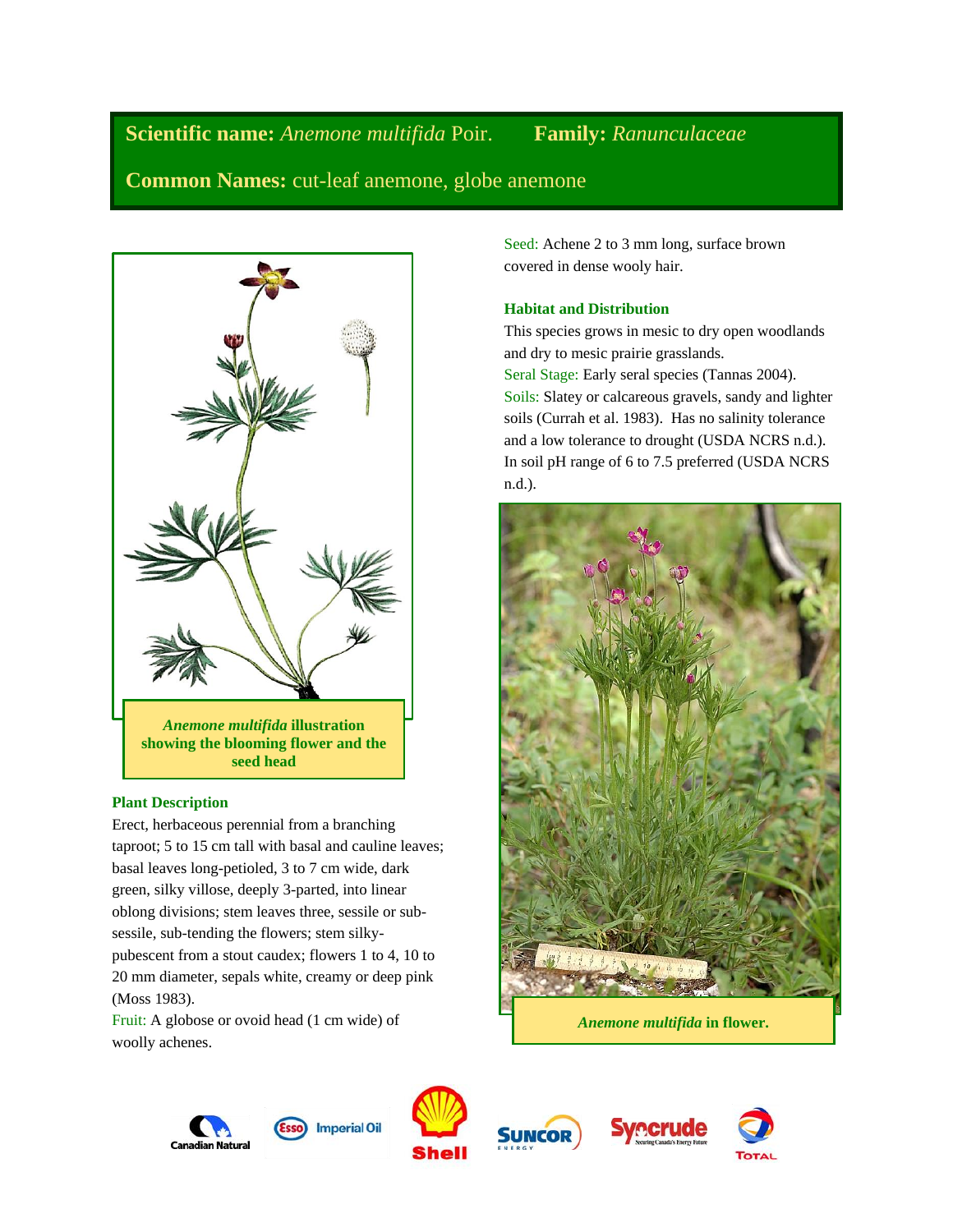

**Colour variation in** *Anemone multifida* **flowers.**

Distribution: Common on dry grasslands, open dry woodlands in the parkland, boreal, montane and subalpine regions of Alberta. Alaska, Yukon, southwest District of Mackenzie to Hudson Bay, Newfoundland south to California, Nevada, New Mexico, Minnesota, Maine (Moss 1983).

## **Phenology**

Emerges in early May, flowers late May and June. Seed ripens in July or August. Plants die back in September.

## **Pollination**

Insect pollinated (CYSIP: Botany 2012).









# **Seed Dispersal**

*Anemone* sp. are dispersed by ants (Baskin and Baskin 2001).

# **Genetics**

2n=32 (Moss 1983).

## **Symbiosis**

Associated with vesicular–arbuscular mycorrhiza (Currah and Van Dyk 1986).

## **Seed Processing**

Collection: Harvest by hand when seed is ripe, snip stems or pull off heads. Seed Weight: 600 seeds/g (Gerling et al. 1996). Harvest Dates: Late July to early August. Cleaning: Seed hairs are difficult to remove from the achene; best to rub seeds on a corrugated rubber surface. Clean with hammermill (Luna et al. 2008). Storage Behaviour: Orthodox; seeds can be dried, without damage, to low moisture contents, usually much lower than they would normally achieve in nature; their longevity increases with reductions in both moisture content and temperature (Royal Botanic Gardens Kew 2008).



*Anemone multifida* **achene with pappus (left) and fully cleaned (right). Achenes 2 to 3 mm long.**



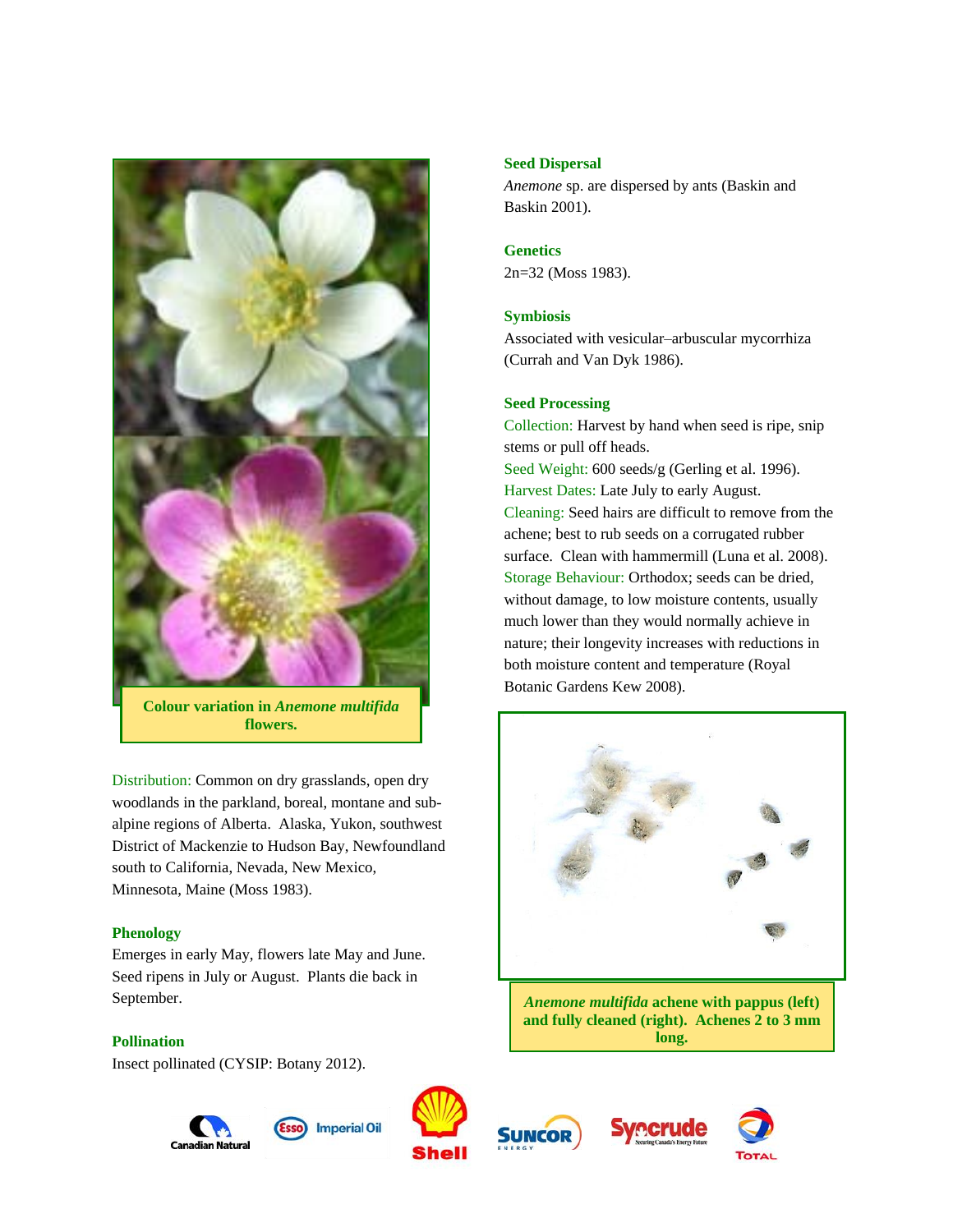Storage: Store dry at cool temperatures. drying seed to low moisture content (3% to 7% fresh weight, depending on the species) and store them in hermetically-sealed containers at low temperature, preferably at -18ºC or cooler (Fassil and Engels 1997).

Longevity: Seed viable for five years (Luna et al. 2008). Oldest collection is 18 years old, average age is 15 years with germination 91% to 100% (Royal Botanic Gardens Kew 2008).

### **Propagation**

Germination: Not all seed lots are dormant, however, Smreciu et al. (1988) observed 74% to 92% germination with stratified seeds. 100% germination was observed at the Royal Botanic Gardens Kew (2008) on a 1% agar media in temperatures 15 to 26°C with varying light dark treatments. Pre-treatment: One month cold stratification (Smreciu et al. 1988); seeds should be rinsed for 24 hours prior to a four month cold stratification (Luna et al. 2008).

Vegetative Propagation: By division of mature plants in spring. Rhizomatous reproduction (Wisconsin DNR 2013).

#### **Aboriginal/Food Uses**

Food: All parts are poisonous when fresh. Toxic if eaten in large quantities (Lady Bird Johnson Wildflower Center 2012).

#### **Wildlife/Forage Usage**

Wildlife: Fair forage value for wildlife (Gerling et al. 1996). It is common to see the flower heads browsed down.

Livestock: Poor forage value for livestock because it is somewhat toxic (Gerling et al. 1996, Tannas 2004).

Grazing Response: Increases with grazing (Tannas 2004).

#### **Reclamation Potential**

Although this species does not cover large areas in natural situations it is a significant component of drier habitats and contributes to increased diversity.

#### **Commercial Resources**

Availability: Seed and plants are commercially available in Alberta (ANPC 2010). Cultivars: Are available including; 'Annabella', 'Major' (Benary n.d., Perennials.com n.d.), however these should not be used in reclamation. Uses: *Anemone multifida* is occasionally grown as an ornamental.

#### **Notes**

Plants of this species are slightly poisonous due to the presence of protoanemonin in the foliage (Tannas 2004).

### **Photo Credits**

Photo 1: Glen Lee, Regina, Saskatchewan. Photo 2: Arden Nering, Wild About Flowers, Turner Valley, Alberta. Photo 3: Wild Rose Consulting, Inc. Illustration: John Torrey, M.D., F.L.S. @ Wikimedia commons 2012

## **References**

ANPC (Alberta Native Plant Council), 2010. Native Plant Source List. [http://www.anpc.ab.ca/assets/ANPC\\_2010\\_Native\\_Pl](http://www.anpc.ab.ca/assets/ANPC_2010_Native_Plant_Source_List.pdf) ant Source List.pdf [Last accessed June 14, 2013].

Baskin, C.C. and J.M. Baskin, 2001. Seeds – Ecology, Biogeography, and Evolution of Dormancy and Germination. Academic Press, San Diego, California, USA.

### Benary, n.d.

[http://www.benary.com/en/products?psearch=anemo](http://www.benary.com/en/products?psearch=anemone+multifidia&title=anemone+multifidia&field_genus_value=anemone+multifidia&field_species_value=anemone+multifidia&field_variety_colour_value=anemone+multifidia&field_variety_colour__de_value=anemone+multifidia&field_common_name_value=anemone+multifidia&field_common_name__de_value=anemone+multifidia&field_primary_article_value=All) [ne+multifidia&title=anemone+multifidia&field\\_genu](http://www.benary.com/en/products?psearch=anemone+multifidia&title=anemone+multifidia&field_genus_value=anemone+multifidia&field_species_value=anemone+multifidia&field_variety_colour_value=anemone+multifidia&field_variety_colour__de_value=anemone+multifidia&field_common_name_value=anemone+multifidia&field_common_name__de_value=anemone+multifidia&field_primary_article_value=All) [s\\_value=anemone+multifidia&field\\_species\\_value=a](http://www.benary.com/en/products?psearch=anemone+multifidia&title=anemone+multifidia&field_genus_value=anemone+multifidia&field_species_value=anemone+multifidia&field_variety_colour_value=anemone+multifidia&field_variety_colour__de_value=anemone+multifidia&field_common_name_value=anemone+multifidia&field_common_name__de_value=anemone+multifidia&field_primary_article_value=All) [nemone+multifidia&field\\_variety\\_colour\\_value=ane](http://www.benary.com/en/products?psearch=anemone+multifidia&title=anemone+multifidia&field_genus_value=anemone+multifidia&field_species_value=anemone+multifidia&field_variety_colour_value=anemone+multifidia&field_variety_colour__de_value=anemone+multifidia&field_common_name_value=anemone+multifidia&field_common_name__de_value=anemone+multifidia&field_primary_article_value=All)









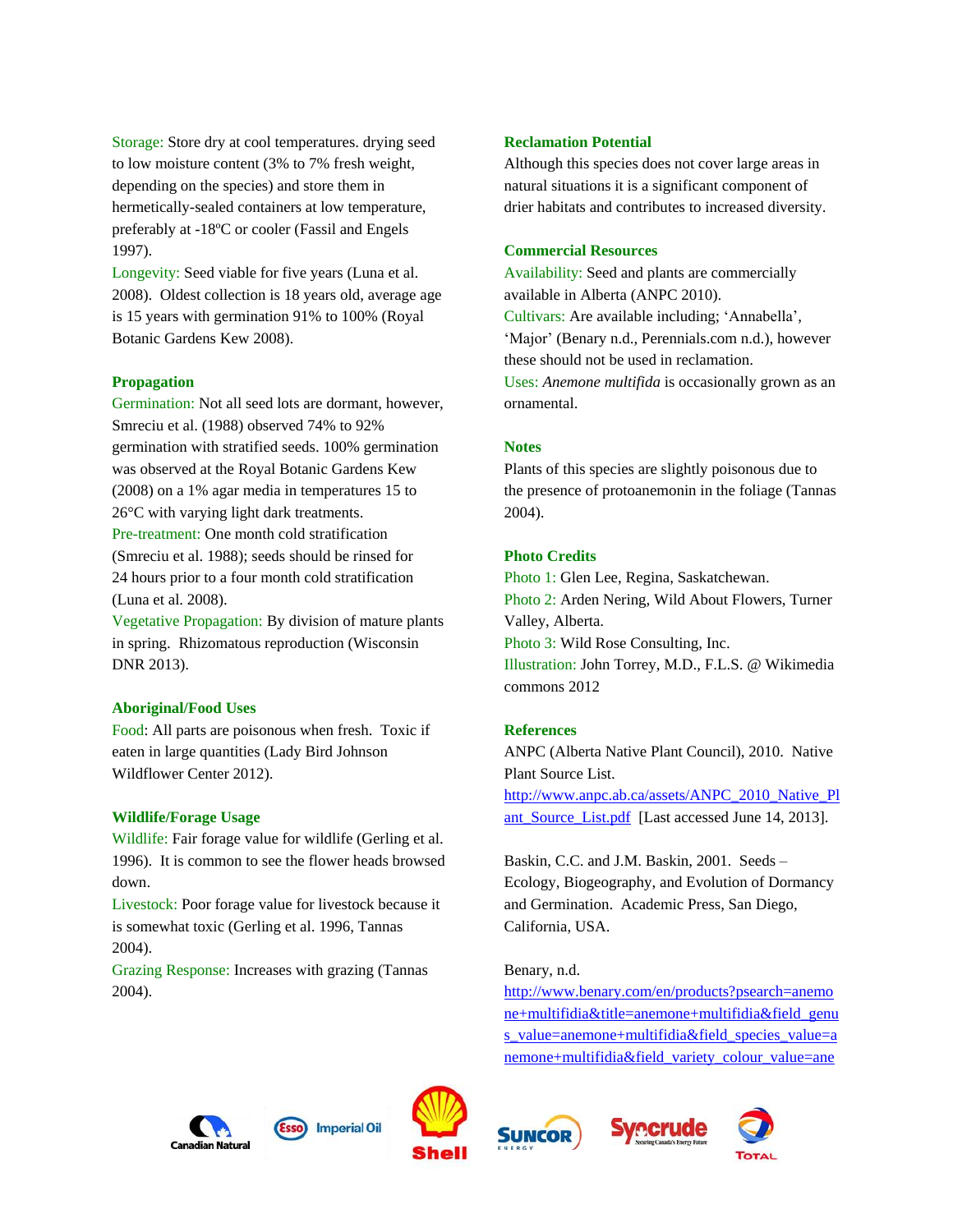[mone+multifidia&field\\_variety\\_colour\\_\\_de\\_value=a](http://www.benary.com/en/products?psearch=anemone+multifidia&title=anemone+multifidia&field_genus_value=anemone+multifidia&field_species_value=anemone+multifidia&field_variety_colour_value=anemone+multifidia&field_variety_colour__de_value=anemone+multifidia&field_common_name_value=anemone+multifidia&field_common_name__de_value=anemone+multifidia&field_primary_article_value=All) [nemone+multifidia&field\\_common\\_name\\_value=ane](http://www.benary.com/en/products?psearch=anemone+multifidia&title=anemone+multifidia&field_genus_value=anemone+multifidia&field_species_value=anemone+multifidia&field_variety_colour_value=anemone+multifidia&field_variety_colour__de_value=anemone+multifidia&field_common_name_value=anemone+multifidia&field_common_name__de_value=anemone+multifidia&field_primary_article_value=All) [mone+multifidia&field\\_common\\_name\\_\\_de\\_value=](http://www.benary.com/en/products?psearch=anemone+multifidia&title=anemone+multifidia&field_genus_value=anemone+multifidia&field_species_value=anemone+multifidia&field_variety_colour_value=anemone+multifidia&field_variety_colour__de_value=anemone+multifidia&field_common_name_value=anemone+multifidia&field_common_name__de_value=anemone+multifidia&field_primary_article_value=All) [anemone+multifidia&field\\_primary\\_article\\_value=A](http://www.benary.com/en/products?psearch=anemone+multifidia&title=anemone+multifidia&field_genus_value=anemone+multifidia&field_species_value=anemone+multifidia&field_variety_colour_value=anemone+multifidia&field_variety_colour__de_value=anemone+multifidia&field_common_name_value=anemone+multifidia&field_common_name__de_value=anemone+multifidia&field_primary_article_value=All) [ll](http://www.benary.com/en/products?psearch=anemone+multifidia&title=anemone+multifidia&field_genus_value=anemone+multifidia&field_species_value=anemone+multifidia&field_variety_colour_value=anemone+multifidia&field_variety_colour__de_value=anemone+multifidia&field_common_name_value=anemone+multifidia&field_common_name__de_value=anemone+multifidia&field_primary_article_value=All) [Last accessed July 17, 2013].

Currah, R., A. Smreciu and M. Van Dyk, 1983. Prairie Wildflowers. An illustrated manual of species suitable for cultivation and grassland restoration. The Friends of the Devonian Botanic Garden, University of Alberta, Edmonton, Alberta. 300 pp.

Currah, R.S. and M. Van Dyk, 1986. A survey of some perennial vascular plant species native to Alberta for occurrence of mycorrhizal fungi. Canadian Field Naturalist 100: 330-342.

CYSIP: Botany, n.d. *Anemone multifida*. Central Yukon Species Inventory Project. [http://www.flora.dempstercountry.org/0.Site.Folder/S](http://www.flora.dempstercountry.org/0.Site.Folder/Species.Program/Species2.php?species_id=Ane.multi) [pecies.Program/Species2.php?species\\_id=Ane.multi](http://www.flora.dempstercountry.org/0.Site.Folder/Species.Program/Species2.php?species_id=Ane.multi)  [Last accessed July 18, 2013].

Fassil, H. and J. Engels, 1997. Seed Conservation Research: IPGRI's Strategies and Activities. BGC News 2(9).

<http://www.bgci.org/worldwide/article/349/>[Last accessed July 17, 2013].

Gerling, H.S., M.G. Willoughby, A. Schoepf, K.E. Tannas and C.A Tannas, 1996. A Guide to Using Native Plants on Disturbed Lands. Alberta Agriculture, Food and Rural Development and Alberta Environmental Protection, Edmonton, Alberta. 247 pp.

Lady Bird Johnson Wildflower Center, 2012. *Anemone multifida* Poir. [http://www.wildflower.org/plants/result.php?id\\_plant](http://www.wildflower.org/plants/result.php?id_plant=ANMU)  $\equiv$  ANMU [Last accessed July 17, 2013].

Luna, T., D. Wick and J. Hosokawa, 2008. Propagation protocol for production of container *Anemone multifida* Poir plants (172 ml containers); USDI NPS - Glacier National Park, West Glacier, Montana. IN: Native Plant Network, University of Idaho, College of Natural Resources, Forest Research Nursery, Moscow, Idaho.

[http://www.nativeplantnetwork.org/Network/ViewPr](http://www.nativeplantnetwork.org/Network/ViewProtocols.aspx?ProtocolID=136) [otocols.aspx?ProtocolID=136](http://www.nativeplantnetwork.org/Network/ViewProtocols.aspx?ProtocolID=136) [Last accessed July 18, 2013].

Moss, E.H., 1983. Flora of Alberta. A manual of flowering plants, conifers, ferns, and fern allies found growing without cultivation in the province of Alberta, Canada. 2nd edition. University of Toronto Press, Toronto Ontario. p. 275.

Perennials.com, n.d. *Anemone multifida*. [http://www.perennials.com/results.html?findplant=an](http://www.perennials.com/results.html?findplant=anemone+multifida&searchbutton.x=-975&searchbutton.y=-56) [emone+multifida&searchbutton.x=-](http://www.perennials.com/results.html?findplant=anemone+multifida&searchbutton.x=-975&searchbutton.y=-56) [975&searchbutton.y=-56](http://www.perennials.com/results.html?findplant=anemone+multifida&searchbutton.x=-975&searchbutton.y=-56) [Last accessed July 18, 2013].

Royal Botanic Gardens Kew, 2008. *Anemone multifida* Poir. Seed Information Database. [http://data.kew.org/sid/SidServlet?ID=1777&Num=h](http://data.kew.org/sid/SidServlet?ID=1777&Num=hB1) [B1](http://data.kew.org/sid/SidServlet?ID=1777&Num=hB1) [Last accessed June 14, 2013].

Smreciu, A., R. Currah and E. Toop, 1988. Viability and germination of herbaceous perennial species native to southern Alberta grasslands. Canadian Field-Naturalist 102(1): 31-38.

Tannas, K., 2004. Common plants of the western rangelands. Volume 3: Forbs. Olds College, Olds, Alberta and Alberta Agriculture, Food and Rural Development, Edmonton, Alberta. 505 pp.

USDA NRCS, n.d. *Anemone multifida* Poir. Pacific anemone. The PLANTS Database. National Plant Data Center, Baton Rouge, Louisiana. <http://plants.usda.gov/core/profile?symbol=ANMU> [Last accessed June 24, 2013].

rerude